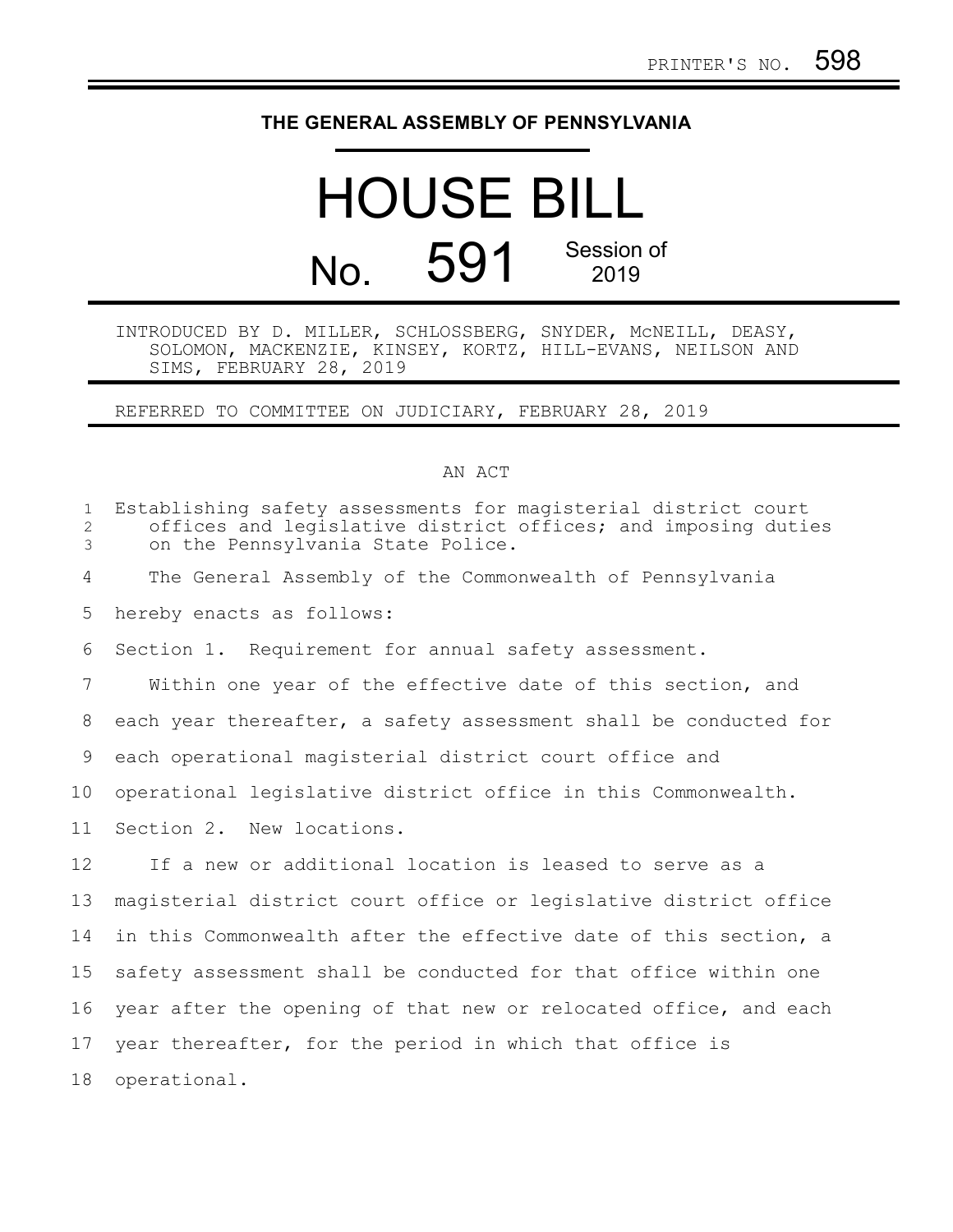Section 3. Conducting safety assessment. 1

Only a law enforcement officer who has received a certification in physical security training from the United States Department of Homeland Security may conduct a safety assessment under this act. 2 3 4 5

Section 4. Contents of safety assessment. 6

A safety assessment shall include at a minimum a written analysis of the following for each operational magisterial district court office and operational legislative district office: 7 8 9 10

(1) The physical safety of the office structure and security measures currently in place. 11 12

(2) The measures that can be taken to enhance protection of the office, office staff, other occupants of the office structure and the structure itself, including supporting information documenting the validity of the measures and, where possible, the cost estimates. 13 14 15 16 17

(3) Safety policy recommendations that may include staff training requirements in de-escalation tactics, threat assessments or other safety procedures. 18 19 20

(4) An analysis of the coordination of local emergency services specifically related to the office, office staff and other occupants of the office structure. 21 22 23

Section 5. Duties of the Pennsylvania State Police. 24

The Pennsylvania State Police shall coordinate efforts for safety assessments under this act and shall: 25 26

(1) Develop forms and any necessary procedures to receive the information under section 4. 27 28

(2) Within 18 months of the effective date of this section, and each year thereafter, submit a report to the 29 30

20190HB0591PN0598 - 2 -